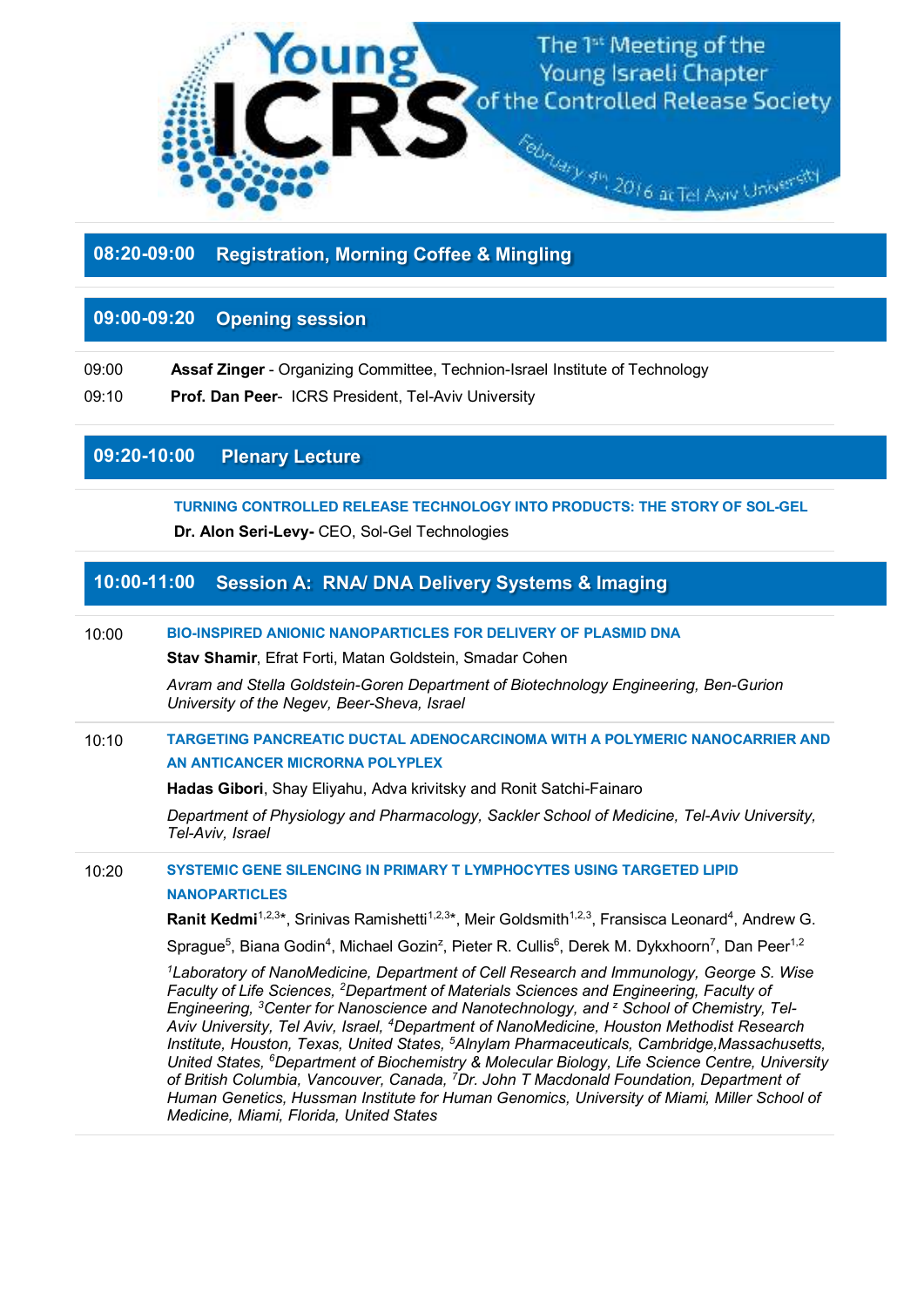## 10:30 **SIRNA DELIVERY PLATFORM BASED ON CO-ASSEMBLING ANIONIC NANOPARTICLES OF SIRNA AND HYALURONAN SULFATE VIA CALCIUM BRIDGES**

**Efrat Forti**<sup>1</sup>, Olga Kryukov<sup>1</sup>, Edan Elovic<sup>1</sup>, Matan Goldstein<sup>1</sup>, Efrat Korin<sup>1</sup>, Gal Margolis<sup>1</sup>, Felder

Shani<sup>1</sup>, Emil Ruvinov<sup>1</sup>, Smadar Cohen<sup>1-3</sup>

*1***Avram and Stella Goldstein-Goren Department of Biotechnology Engineering, <sup>2</sup>Regenerative** *Medicine and Stem Cell (RMSC) Research Center, <sup>3</sup>The Ilse Katz Institute for Nanoscale Science and Technology, Ben-Gurion University of the Negev, Beer-Sheva, Israel* 

### 10:40 **INVESTIGATING THE DISTRIBUTION OF MODIFIED NANO-GHOSTS FOR CANCER THERAPY AND USING FLUORESCENT DYES FOR THEIR LOCALIZATION**

**Hagit Shalom**, Yael lupu, Marcelle Machluf

*Faculty of Biotechnology and Food Engineering, Technion - Israel Institute of Technology, Haifa, Israel* 

#### 10:50 **SPECTRALLY ACTIVE MICELLAR NANOCARRIERS**

#### **Marina Buzhor**, Roey J. Amir

*Department of Organic Chemistry, School of Chemistry, Faculty of Exact Sciences, Tel-Aviv University, Tel-Aviv, Israel* 

## **11:00-11:30 Coffee Break**

## **11:30-12:40 Session B: Controlled Delivery Systems & Tissue Engineering**

## 11:30 **DUAL STIMULI-RESPONSIVE POLYMERIC MICELLES AS A MODULAR PLATFORM FOR CONTROLLED DELIVERY**

**Gadi Slor**, Assaf Harnoy, Roey Amir

*School of Chemistry, Faculty of Exact Sciences, Tel-Aviv University, Tel-Aviv, Israel*

## 11:40 **INCORPORATION OF PENETRATION ENHANCERS INTO INTRA-TUMORAL BIODEGRADABLE POLYMERIC IMPLANTS AND THEIR EFFECT ON ANTICANCER DRUG DISPOSITION**

### **Hen Popilski**, David Stepensky

*Department of Clinical Biochemistry and Pharmacology, Faculty of Health Sciences, Ben-Gurion University of the Negev, Beer-Sheva, Israel*

### 11:50 **NANOSTRUCTURED POROUS SILICON FOR DELIVERY OF NERVE GROWTH FACTOR**

Michal Rosenberg<sup>\*1</sup>, Neta Zilony<sup>\*2</sup>, Liran Holtzman<sup>1</sup>, Orit Shefi<sup>2</sup> and Ester Segal<sup>1</sup>

<sup>1</sup> Department of Biotechnology and Food Engineering, Technion - Israel Institute of Technology, *Haifa, Israel, <sup>2</sup>Faculty of Engineering, Bar-Ilan University, Ramat-Gan, Israel. \*Equal contribution*

### 12:00 **ENGINEERED FREE-STANDING CARDIAC PATCHES WITH BUILT-IN ELECTRONICS FOR ON-LINE MONITORING AND REGULATION OF TISSUE FUNCTION**

Ron Feiner<sup>1,2</sup>, Leeya Engel<sup>2,3</sup>, Sharon Fleischer<sup>1,2</sup>, Maayan Malki<sup>1,3</sup>, Assaf Shapira<sup>1</sup>, Yosi Shacham-Diamand<sup>4</sup>, Tal Dvir\*,<sup>1,2,3</sup>

<sup>1</sup> The laboratory for tissue engineering and regenerative medicine, Department of Molecular *Microbiology and Biotechnology, George S. Wise Faculty of Life Science, Tel-Aviv University,*  Tel-Aviv, Israel, <sup>2</sup> The Center for Nanoscience and Nanotechnology, Tel-Aviv University, Tel-Aviv, Israel, <sup>3</sup> Department of Materials Science and Engineering, Tel-Aviv University, Tel-Aviv, *Israel, 4 Department of Physical Electronics, Faculty of Engineering, Tel-Aviv University, Tel-Aviv, Israel*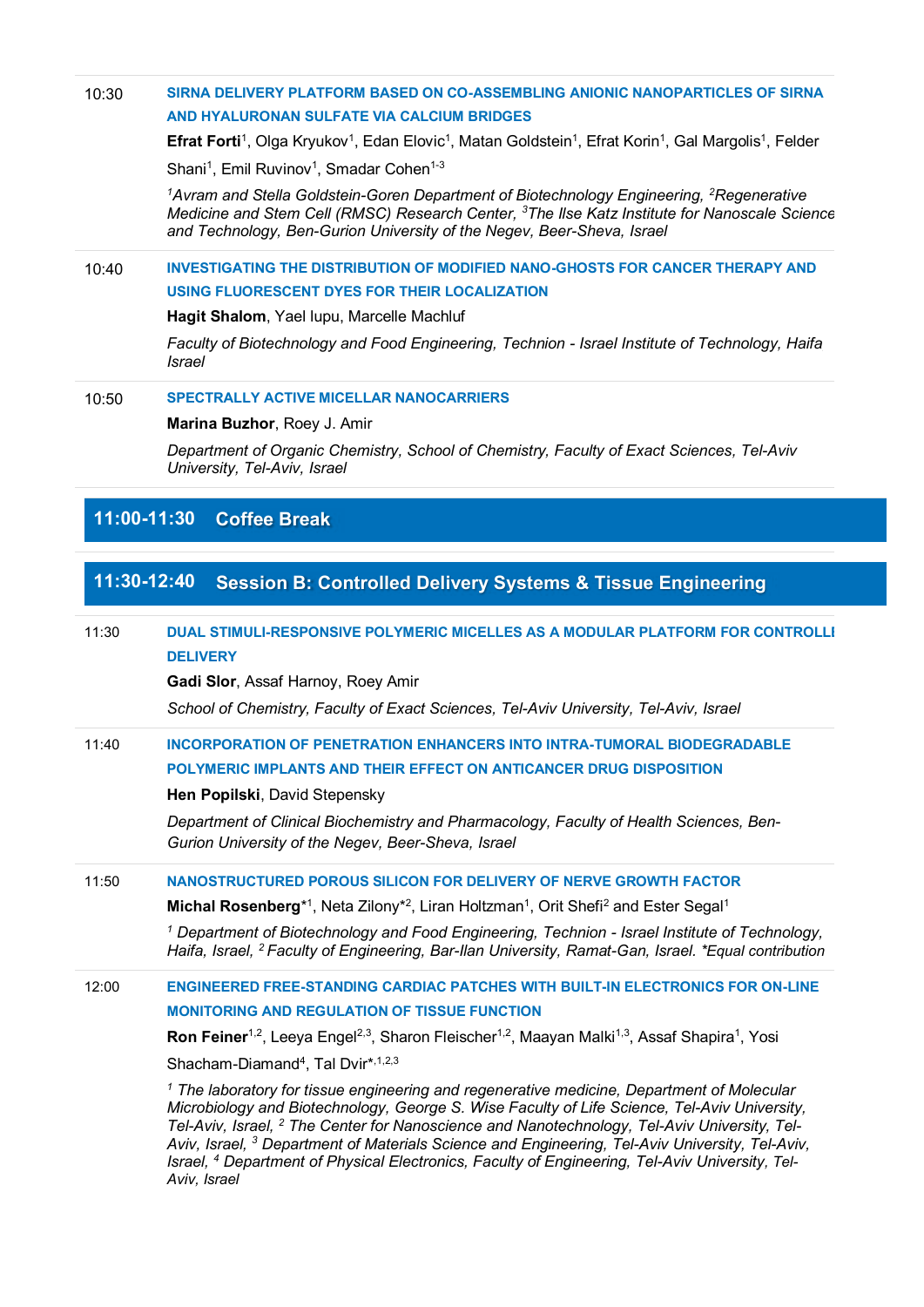#### 12:10 **DESIGNING A BIOCOMPATIBLE HYDROGEL FOR THE DELIVERY OF MESALAMINE**

#### **Lena Neufeld**, Havazelet Bianco-Peled

*Faculty of Chemical Engineering, Technion-Israel Institute of Technology, Haifa, Israel*

### 12:20 **GELATIN-ALGINATE SURGICAL SEALANT LOADED WITH HEMOSTATIC AGENTS**

**Oded Pinkas<sup>1</sup>**, Meital Zilberman<sup>1</sup>

*1 Department of Materials Science and Engineering, Faculty of Engineering, Tel-Aviv University, Tel-Aviv, Israel* 

#### 12:30 **EXTRACELLULAR MATRIX- BASED GELS FOR MYOCARDIAL INFARCTION TRATMENT**

#### **Yael Efraim**, Hadar Sarig, Marcelle Machluf

*Faculty of Biotechnology and Food Engineering, Technion - Israel Institute of Technology, Haifa, Israel*

## **12:40-14:00 Lunch Break**

# **14:00-14:40 Plenary Lecture**

### **FROM A CONCEPT IDEA TO A NOVEL CLINICAL MODALITY**

**Prof. Dan Peer**- ICRS President, Tel-Aviv University

# **14:40-15:30 Session C: Nanoparticulated Delivery Systems**

## 14:40 **DEVELOPING CELL-DERIVED NANO-VESICLES AS A DRUG DELIVERY VEHICLE FOR LIPOPHILIC DRUGS**

**Alexandra Ereskovsky**, Tomer Bronshtein, Marcelle Machluf

*Faculty of Biotechnology and Food Engineering, Technion - Israel Institute of Technology, Haifa, Israel*

## 14:50 **NEW APPLICATIONS OF ORGANIC NANOPARTICLES: VECTORISATION OF MIX THROUGH THE SKIN AND DEVELOPMENT OF IN VITRO ASSAY FOR THE DIAGNOSIS OF FRAGRANCE ALLERGY**

**A. Cortial**<sup>,2</sup>, M. Vocanson<sup>2</sup>, J.F. Nicolas<sup>2</sup>, S. Briancon<sup>1</sup>

*<sup>1</sup>Laboratoire d'Automatique et de Génie des Procédés, Université Lyon1, Lyon, France; CIRI, Centre International de Recherche en Infectiologie, Université de Lyon, Lyon, France; Inserm, Lyon, France; Ecole Normale Supérieure de Lyon, Lyon, France; Université Lyon; <sup>2</sup>Centre International de Recherche en Infectiologie, Lyon, France; CNRS, Lyon, France.* 

### 15:00 **DESIGN AND CHARACTERIZATION OF NANOPARTICLES LOADED WITH A LIPOPHILIC PT(IV) PRODRUG FOR THE DELIVERY OF OXALIPLATIN IN SOLID TUMORS**

**Aiman Abu Ammar**, Raji Raveendran, Taher Nassar, Dan Gibson, Simon Benita

*Institute for Drug Research of the School of Pharmacy, Faculty of Medicine, The Hebrew University of Jerusalem, Jerusalem, Israel* 

## 15:10 **ENZYME-RESPONSIVE POLYMERIC MICELLES AS A PLATFORM FOR CONTROLLED DELIVERY Assaf J. Harnoy**, Ido Rosenbaum, Roey J. Amir

*School of Chemistry, Faculty of Exact Sciences, Tel-Aviv University, Tel-Aviv, Israel*